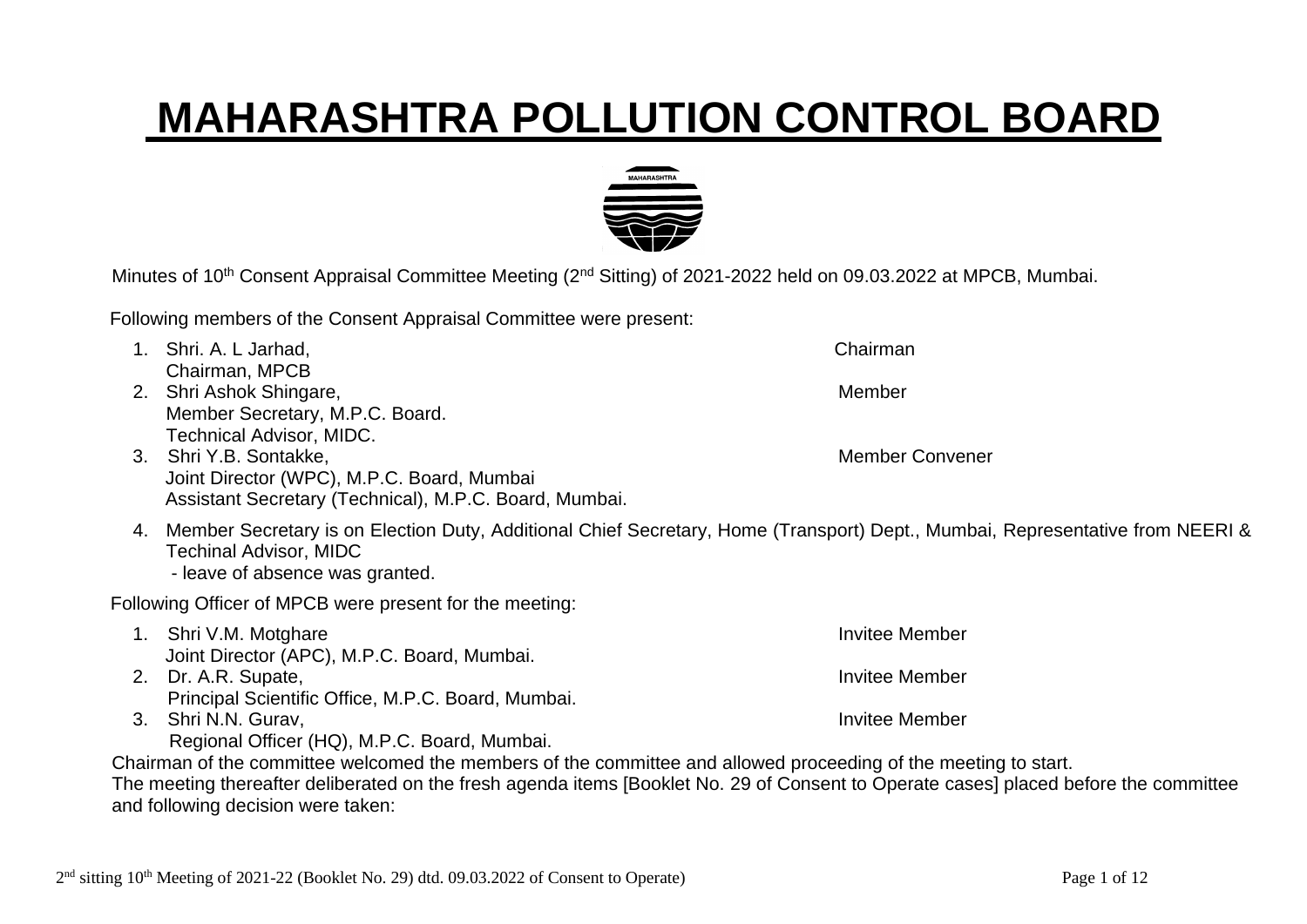| Sr.         | <b>Application</b>                     | <b>Industry name</b>                                                                                                                                                   | <b>Decision on</b>                                              | <b>Consent granted</b> | <b>Remarks / Discussion</b>                                                                                                                                                                                                                                                                                                                                                                                                                                                                                                                                                                                                                                                                                                                                                                                                                                                                                                                                                                                                                                                                                                                                                                                                                                                                                                                                     |
|-------------|----------------------------------------|------------------------------------------------------------------------------------------------------------------------------------------------------------------------|-----------------------------------------------------------------|------------------------|-----------------------------------------------------------------------------------------------------------------------------------------------------------------------------------------------------------------------------------------------------------------------------------------------------------------------------------------------------------------------------------------------------------------------------------------------------------------------------------------------------------------------------------------------------------------------------------------------------------------------------------------------------------------------------------------------------------------------------------------------------------------------------------------------------------------------------------------------------------------------------------------------------------------------------------------------------------------------------------------------------------------------------------------------------------------------------------------------------------------------------------------------------------------------------------------------------------------------------------------------------------------------------------------------------------------------------------------------------------------|
| No.         | <b>Unique</b><br><b>Number</b>         | and Address                                                                                                                                                            | grant of consent                                                | Up to                  |                                                                                                                                                                                                                                                                                                                                                                                                                                                                                                                                                                                                                                                                                                                                                                                                                                                                                                                                                                                                                                                                                                                                                                                                                                                                                                                                                                 |
|             | <b>Booklet No. 29</b>                  |                                                                                                                                                                        |                                                                 |                        |                                                                                                                                                                                                                                                                                                                                                                                                                                                                                                                                                                                                                                                                                                                                                                                                                                                                                                                                                                                                                                                                                                                                                                                                                                                                                                                                                                 |
| $\mathbf 1$ | MPCB-<br><b>CONSENT-</b><br>0000117220 | <b>Reliance Industries</b><br><b>Limited Convention</b><br>Centre, Plot. No. C-<br>64, G-Block,<br><b>Bandra Kurla</b><br>Complex, Bandra<br>(East), Mumbai-<br>400051 | <b>APPROVED</b><br>1 <sup>st</sup> Consent to<br>Operate (Part) | 31.12.2026             | Committee noted that, the case was discussed in CAC<br>meeting held on 25/01/2021 and Committee noted that, PP<br>has applied for grant of 1st Consent to Operate (Part) for<br>Construction of Convention, Exhibition Centre and<br>Commercial Complex project having Total Plot Area of<br>75,000 Sq.m and Construction BUA of 5,16,164 Sq.m out<br>of Total Construction BUA of 7,59,787.43 Sq.m.<br>Committee also noted that, Show Cause Notice for refusal<br>of 1st Consent to Operate was issued. Reply submitted by<br>the PP seems to be in line.<br>After due deliberation, it was decided to grant 1 <sup>st</sup><br><b>Consent to Operate (Part)</b> by imposing the following<br>conditions.<br>1. PP shall properly operate STP to achieve the<br>treated domestic effluent standard for the parameter<br>BOD-10 mg/lit including disinfection facility to the<br>treated sewage.<br>2. The treated sewage shall be 60% recycled for<br>secondary purposes such as toilet flushing, air-<br>conditioning, cooling tower make up, firefighting etc.<br>and remaining shall be utilized on land for gardening<br>and/ or connected to local body sewer line with<br>water metering<br>system.<br>3. PP shall properly operate organic waste digester<br>along with composting facility/bio-digester (biogas)<br>for the treatment of wet garbage. |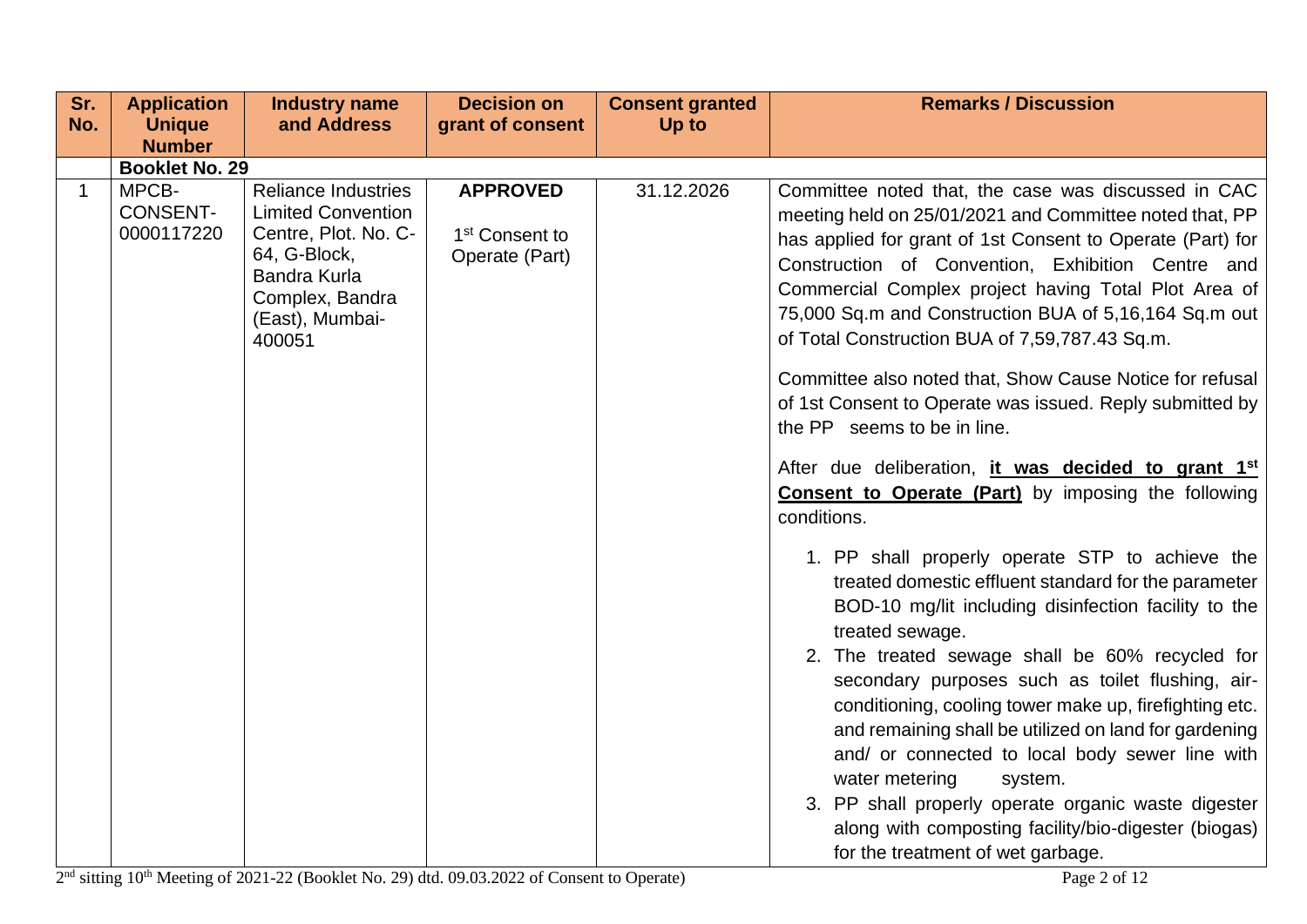| Sr.<br>No. | <b>Application</b><br><b>Unique</b><br><b>Number</b> | <b>Industry name</b><br>and Address                                                            | <b>Decision on</b><br>grant of consent                                                                                                              | <b>Consent granted</b><br>Up to | <b>Remarks / Discussion</b>                                                                                                                                                                                                                                                                                                                                                                                                                                                                                                                                                                                                                                                                                                                                                                                                                                                                                                                                                                                                                                                                                                                                                                                                                     |
|------------|------------------------------------------------------|------------------------------------------------------------------------------------------------|-----------------------------------------------------------------------------------------------------------------------------------------------------|---------------------------------|-------------------------------------------------------------------------------------------------------------------------------------------------------------------------------------------------------------------------------------------------------------------------------------------------------------------------------------------------------------------------------------------------------------------------------------------------------------------------------------------------------------------------------------------------------------------------------------------------------------------------------------------------------------------------------------------------------------------------------------------------------------------------------------------------------------------------------------------------------------------------------------------------------------------------------------------------------------------------------------------------------------------------------------------------------------------------------------------------------------------------------------------------------------------------------------------------------------------------------------------------|
|            |                                                      |                                                                                                |                                                                                                                                                     |                                 | 4. PP shall make provision of charging ports for electric<br>vehicles at least 30% of total available parking slots.<br>5. PP shall submit BG of Rs. 25 Lakh towards O & M<br>of Pollution Control Systems and compliance of<br>Consent conditions.                                                                                                                                                                                                                                                                                                                                                                                                                                                                                                                                                                                                                                                                                                                                                                                                                                                                                                                                                                                             |
| 2          | MPCB-<br><b>CONSENT-</b><br>0000121173               | Shreenath<br>Mhaskoba Sakhar<br>Karkhana Itd, 225-<br>1/2,<br>Shreenathnagar<br>Patethan daund | <b>APPROVED</b><br>Grant of<br>amendment in<br>existing Consent<br>Operate under<br>product mix for<br>enhance capacity<br>of alcohol<br>production | 31.08.2022                      | Committee noted that, PP has applied for seeking<br>amendment in existing consent to operate under change in<br>product-mix under the provisions of EIA Notification 2006<br>amended on 23/11/2016 & 16/1/2020 i.e. enhancement of<br>existing alcohol production from existing 55 KLPD to 80<br>KLPD Molasses based distillery under Ethanol Blending<br>Program.<br>Committee also noted that, existing 55 KLPD distillery<br>utilizes C Heavy molasses as raw material to produce<br>Rectified Spirit (RS), Ethanol and Extra Neutral Alcohol<br>(ENA). PP has proposed to produce Ethanol by using new<br>raw materials namely 'B Heavy' Molasses and 'Cane Juice<br>(Syrup)' from conventional 'C Molasses'<br>Committee also noted that, the existing unit has valid<br>Consent and Environment Clearance. PP has obtained<br>NIPL certificate from empaneled Auditor. Technical<br>Committee has recommended the case under change in<br>product mix without increase in pollution load from Alcohol<br>production.<br>After due deliberation, it was decided to consider the<br>case for amendment in existing consent under<br><b>product-mix</b> for enhance Alcohol production (Ethanol)<br>from 55 KLPD to 80 KLPD by using B-Heavy |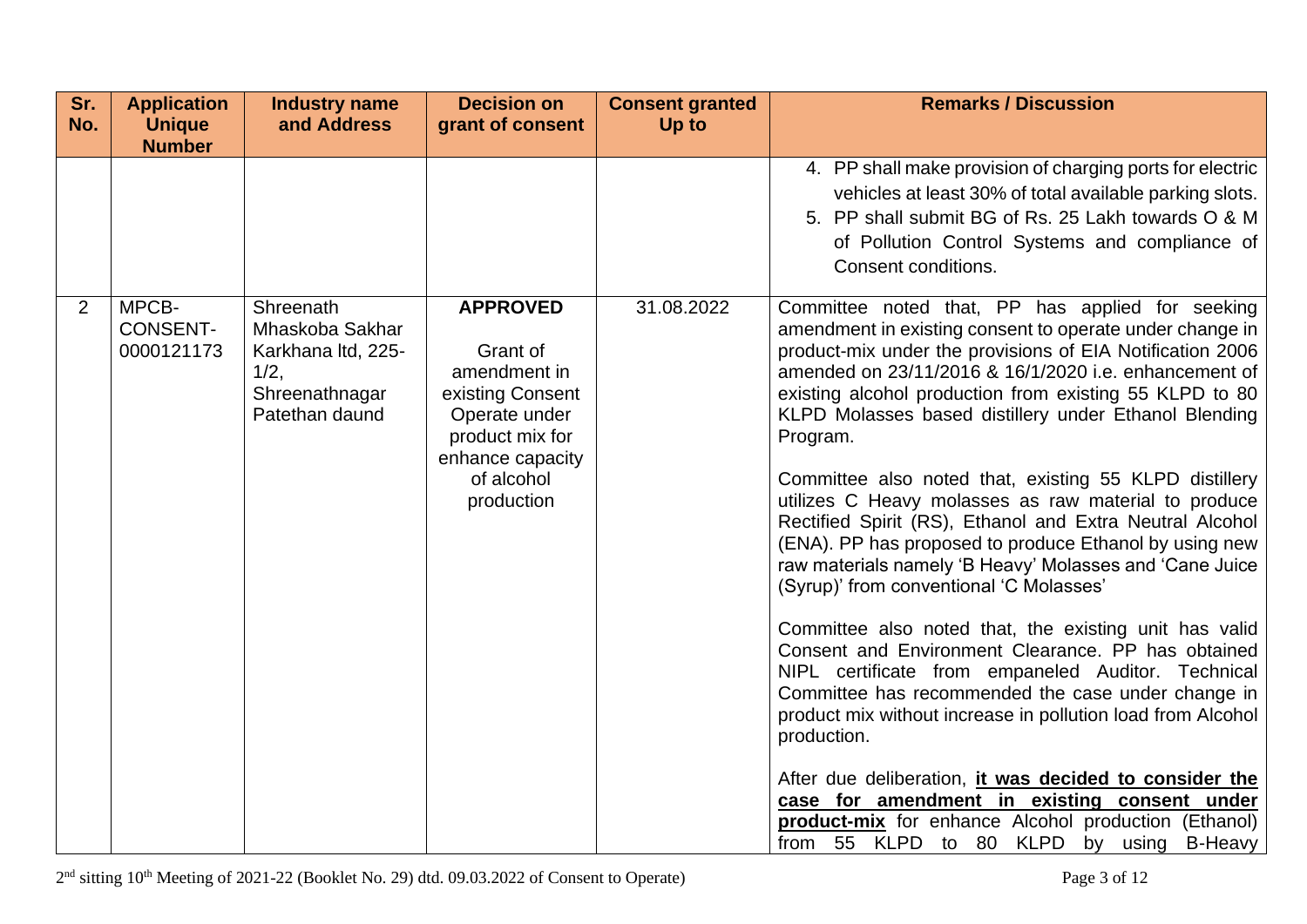| Sr.<br>No. | <b>Application</b><br><b>Unique</b><br><b>Number</b> | <b>Industry name</b><br>and Address                                      | <b>Decision on</b><br>grant of consent                                               | <b>Consent granted</b><br>Up to | <b>Remarks / Discussion</b>                                                                                                                                                                                                                                                                                                                                                                                                                                                                                                                                                                                                       |
|------------|------------------------------------------------------|--------------------------------------------------------------------------|--------------------------------------------------------------------------------------|---------------------------------|-----------------------------------------------------------------------------------------------------------------------------------------------------------------------------------------------------------------------------------------------------------------------------------------------------------------------------------------------------------------------------------------------------------------------------------------------------------------------------------------------------------------------------------------------------------------------------------------------------------------------------------|
|            |                                                      |                                                                          |                                                                                      |                                 | Molasses/Cane Juice as raw materials under change in<br>product-mix as per the provisions of EIA Notification 2006<br>as amended on 23/11/2016 & 16/01/2020 by imposing<br>following conditions:                                                                                                                                                                                                                                                                                                                                                                                                                                  |
|            |                                                      |                                                                          |                                                                                      |                                 | 1. PP shall not increase consented Cane Crushing<br>Capacity at any given time and proportionately<br>reduce the Sugar production quantity and amend<br>the consent of sugar unit accordingly.<br>2. PP shall comply with all the conditions stipulated in<br>Environmental<br>Clearance<br>and<br>ensure<br>six-monthly<br>compliance<br>display/upload<br>of<br>monitoring report on your official website.<br>3. PP shall ensure uninterrupted connectivity of<br>OCEMS to Board server directly through data<br>logger.<br>4. PP shall comply with all the conditions in MoEFCC<br>notification dated 16.01.2020 & 2.03.2021. |
| 3          | MPCB-<br><b>CONSENT-</b><br>0000118891               | Cipla Ltd. (Unit II),<br>D-27 MIDC<br>Industrial Area,<br>Kurkumbh Daund | <b>APPROVED</b><br>Amendment in<br>Consent to<br>Operate under<br><b>Product Mix</b> | 30.04.2024                      | Committee noted that, PP has applied for seeking<br>amendment in existing consent to operate under change in<br>product-mix without change in total production quantity.<br>Committee also noted that, the existing unit has valid<br>Consent and Environment Clearance. PP has obtained<br>NIPL certificate from empaneled Auditor. Technical<br>Committee has recommended the case under change in<br>product mix without increase in pollution load from Alcohol<br>production.                                                                                                                                                |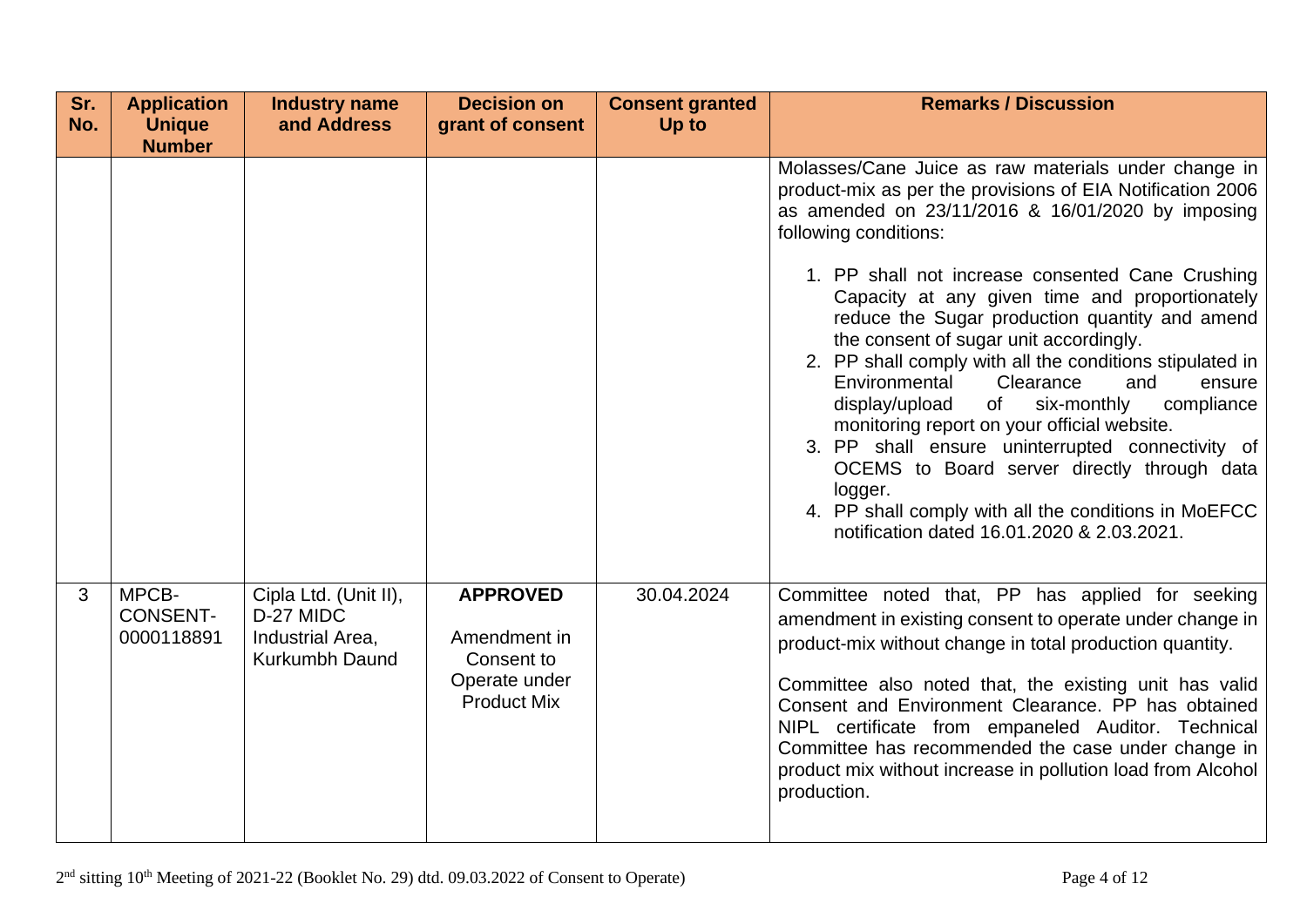| Sr.<br>No. | <b>Application</b><br><b>Unique</b> | <b>Industry name</b><br>and Address | <b>Decision on</b><br>grant of consent | <b>Consent granted</b><br>Up to | <b>Remarks / Discussion</b>                                                                                                                                                                                                                                                                                                                                                                                                                                                                                                                                                                                                                                                                                                                                                                                                                                                                                                                                                                                                                                                                                                   |
|------------|-------------------------------------|-------------------------------------|----------------------------------------|---------------------------------|-------------------------------------------------------------------------------------------------------------------------------------------------------------------------------------------------------------------------------------------------------------------------------------------------------------------------------------------------------------------------------------------------------------------------------------------------------------------------------------------------------------------------------------------------------------------------------------------------------------------------------------------------------------------------------------------------------------------------------------------------------------------------------------------------------------------------------------------------------------------------------------------------------------------------------------------------------------------------------------------------------------------------------------------------------------------------------------------------------------------------------|
|            | <b>Number</b>                       |                                     |                                        |                                 |                                                                                                                                                                                                                                                                                                                                                                                                                                                                                                                                                                                                                                                                                                                                                                                                                                                                                                                                                                                                                                                                                                                               |
|            |                                     |                                     |                                        |                                 | After due deliberation, it was decided to consider the<br>case for amendment in existing consent under<br>product-mix as per the provisions of EIA Notification 2006<br>as amended on 02/3/2021 by imposing following<br>conditions:<br>1. PP shall adopt the cleaner fuel instead of Furnace<br>Oil.<br>2. PP shall comply with all the conditions stipulated in<br>Environmental Clearance granted vide No. J-<br>11011/368/2006-IA II (I) dated 31/7/2007 and<br>ensure display/upload of six-monthly compliance<br>monitoring report on their official website.<br>3. PP shall dispose the by-products as per the<br>provision of H&OW Rule.<br>4. PP should not manufacture any other product for<br>which permission is not granted by the Board.<br>5. PP shall ensure connectivity of OCEMS to Board<br>server.<br>6. Consent shall be issued with overriding effect on<br>earlier Consent to Operate granted by the Board<br>vide no. Format 1.0/CAC/UAN No. 0000090091/CO-<br>2104000668 dated 12/4/2021.<br>7. PP shall submit/extend Bank Guarantee of Rs. 25<br>Lakh towards O&M of Pollution Control System and |
|            |                                     |                                     |                                        |                                 | Compliance of consent and EC conditions.                                                                                                                                                                                                                                                                                                                                                                                                                                                                                                                                                                                                                                                                                                                                                                                                                                                                                                                                                                                                                                                                                      |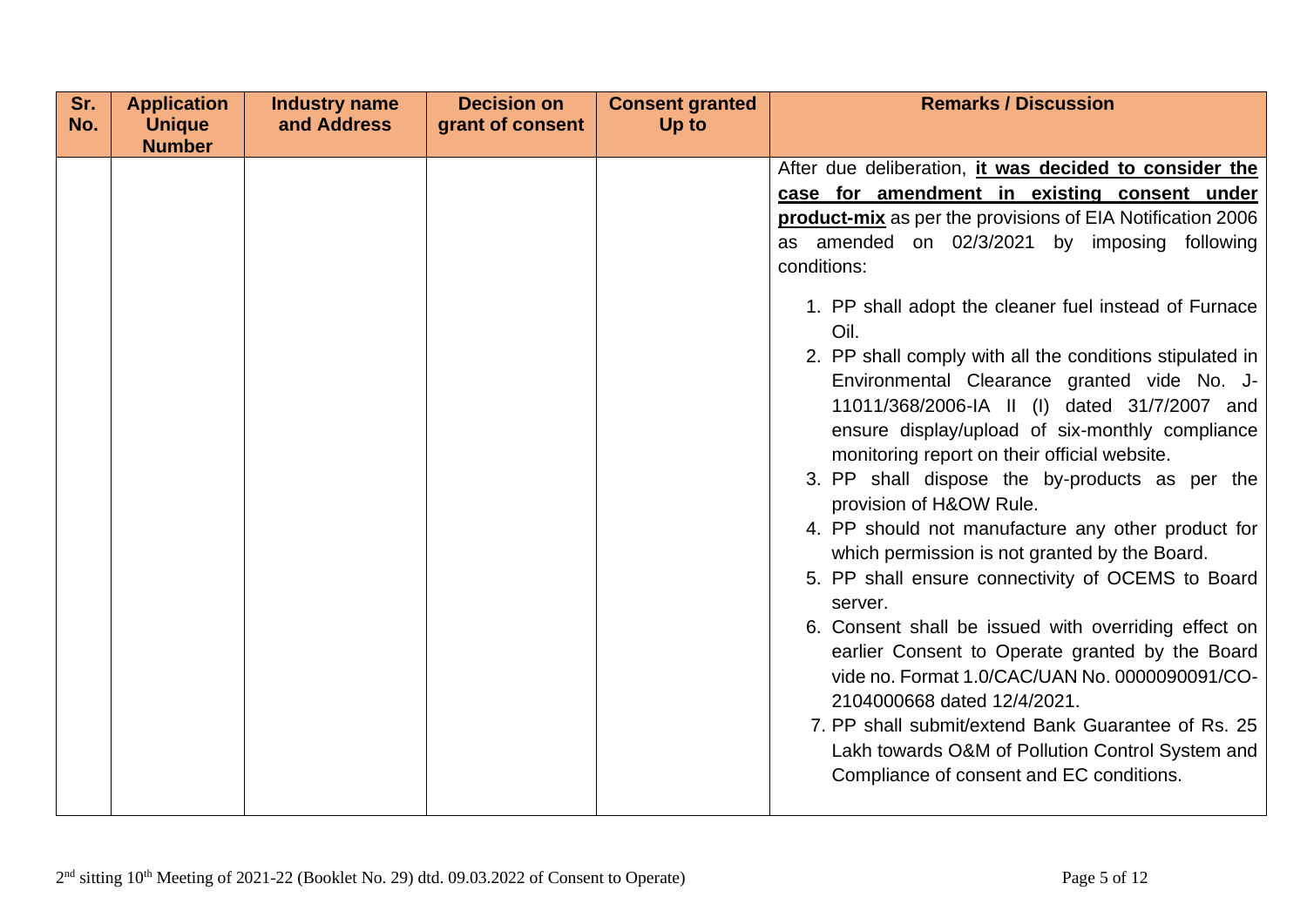| Sr. | <b>Application</b>                                      | <b>Industry name</b>                                                    | <b>Decision on</b>                                                                   | <b>Consent granted</b> | <b>Remarks / Discussion</b>                                                                                                                                                                                                                                                                                                                                                                                                                                                                                                                                                                                                                                                                                                                                                                                                                                                                                                                                                                                                                                                                                                                                                                                                                                                                                |
|-----|---------------------------------------------------------|-------------------------------------------------------------------------|--------------------------------------------------------------------------------------|------------------------|------------------------------------------------------------------------------------------------------------------------------------------------------------------------------------------------------------------------------------------------------------------------------------------------------------------------------------------------------------------------------------------------------------------------------------------------------------------------------------------------------------------------------------------------------------------------------------------------------------------------------------------------------------------------------------------------------------------------------------------------------------------------------------------------------------------------------------------------------------------------------------------------------------------------------------------------------------------------------------------------------------------------------------------------------------------------------------------------------------------------------------------------------------------------------------------------------------------------------------------------------------------------------------------------------------|
| No. | <b>Unique</b>                                           | and Address                                                             | grant of consent                                                                     | Up to                  |                                                                                                                                                                                                                                                                                                                                                                                                                                                                                                                                                                                                                                                                                                                                                                                                                                                                                                                                                                                                                                                                                                                                                                                                                                                                                                            |
| 4   | <b>Number</b><br>MPCB-<br><b>CONSENT-</b><br>0000118866 | Cipla Limited (unit<br>1), D-7 and D-8<br><b>MIDC Kurkumbh</b><br>Daund | <b>APPROVED</b><br>Amendment in<br>Consent to<br>Operate under<br><b>Product Mix</b> | 30.04.2023             | Committee noted that, PP has applied for seeking<br>amendment in existing consent to operate under change in<br>product-mix without change in total production quantity.<br>Committee also noted that, the existing unit has valid<br>Consent and Environment Clearance. PP has obtained<br>NIPL certificate from empaneled Auditor. Technical<br>Committee has recommended the case under change in<br>product mix without increase in pollution load from Alcohol<br>production.<br>After due deliberation, it was decided to consider the<br>case for amendment in existing consent under<br>product-mix as per the provisions of EIA Notification 2006<br>as amended on 02/3/2021 by imposing following<br>conditions.<br>1. PP shall adopt the cleaner fuel instead of Furnace<br>Oil.<br>2. PP shall comply with all the conditions stipulated in<br>Environmental Clearance granted vide No. J-<br>11011/48/2005-IA II (I) dated 05/4/2006 and ensure<br>display/upload of six-monthly compliance monitoring<br>report on their official website.<br>3. PP shall dispose the by-products as per the<br>provision of H&OW Rule<br>4. PP should not manufacture any other product for<br>which permission is not granted by the Board.<br>5. PP shall ensure connectivity of OCEMS to Board<br>server |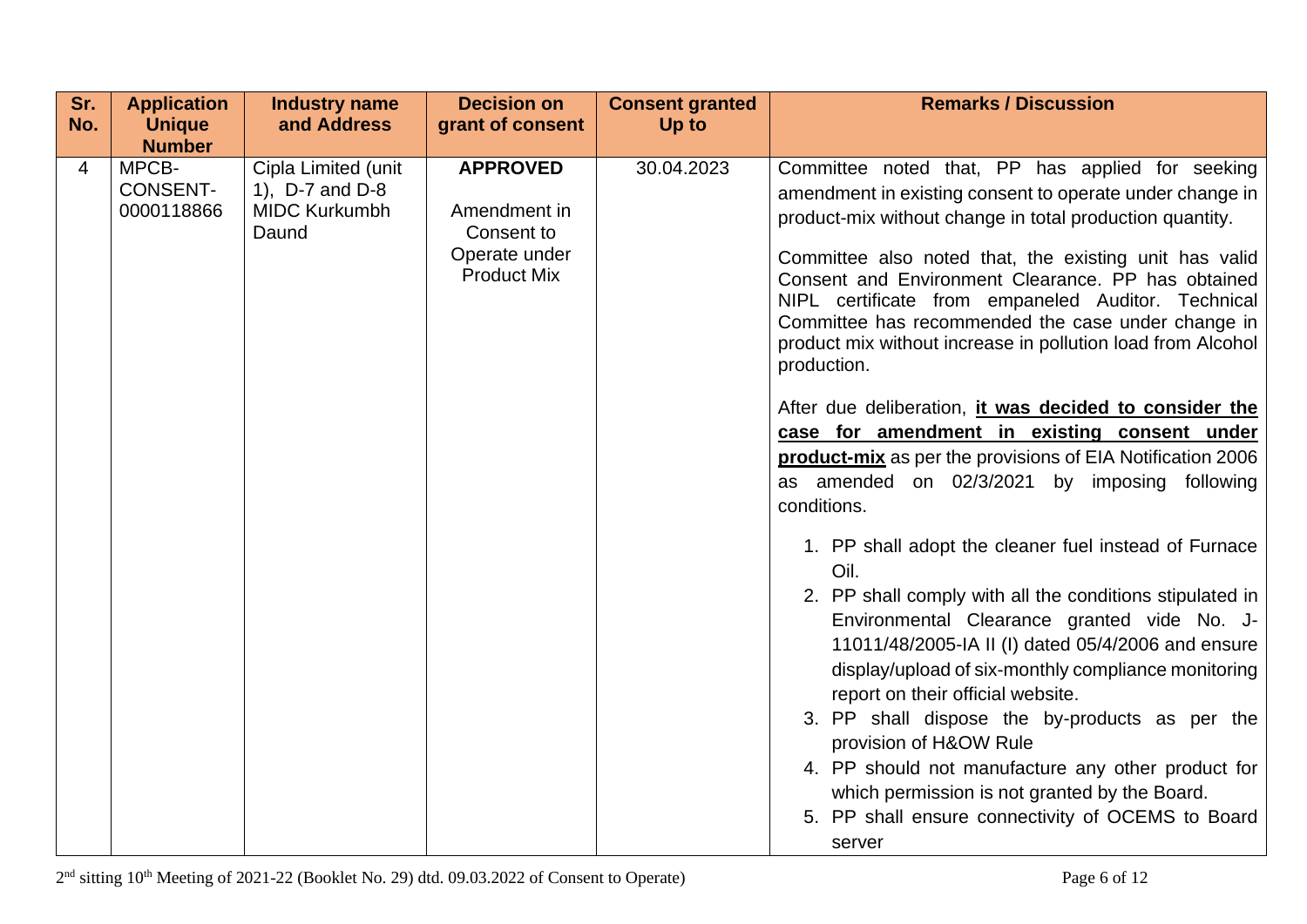| Sr. | <b>Application</b>                     | <b>Industry name</b>                                                                                                             | <b>Decision on</b>                                                                       | <b>Consent granted</b> | <b>Remarks / Discussion</b>                                                                                                                                                                                                                                                                                                                                                                                                                                                                                                                                                                                                                                                                                                                                                                                                                                                                                                                 |
|-----|----------------------------------------|----------------------------------------------------------------------------------------------------------------------------------|------------------------------------------------------------------------------------------|------------------------|---------------------------------------------------------------------------------------------------------------------------------------------------------------------------------------------------------------------------------------------------------------------------------------------------------------------------------------------------------------------------------------------------------------------------------------------------------------------------------------------------------------------------------------------------------------------------------------------------------------------------------------------------------------------------------------------------------------------------------------------------------------------------------------------------------------------------------------------------------------------------------------------------------------------------------------------|
| No. | <b>Unique</b><br><b>Number</b>         | and Address                                                                                                                      | grant of consent                                                                         | Up to                  |                                                                                                                                                                                                                                                                                                                                                                                                                                                                                                                                                                                                                                                                                                                                                                                                                                                                                                                                             |
|     |                                        |                                                                                                                                  |                                                                                          |                        | 6. Consent shall be issued with overriding effect on<br>earlier Consent to Operate granted by the Board<br>vide no. Format 1.0/CAC/UAN No. 0000083451/CO-<br>2005000690 dated 27/5/2020<br>7. PP shall submit/extend Bank Guarantee of Rs. 25<br>Lakh towards O&M of Pollution Control System and<br>Compliance of consent and EC conditions.                                                                                                                                                                                                                                                                                                                                                                                                                                                                                                                                                                                               |
| 5   | MPCB-<br><b>CONSENT-</b><br>0000124758 | <b>Bhageria Industries</b><br>Ltd., D-17 Plot no<br>D-17, MIDC<br>Tarapur,<br>Tal: Palghar, Dist:<br>Palghar – 401506<br>Palghar | <b>NOT APPROVED</b><br>Amendment in<br>Consent to<br>Operate under<br><b>Product Mix</b> |                        | Committee noted that, PP has applied for seeking<br>amendment in existing consent to operate under change in<br>product-mix without change in total production quantity.<br>Committee also noted that, the existing unit has valid<br>Consent and Environment Clearance. PP has obtained<br>NIPL certificate from empaneled Auditor. Technical<br>Committee has recommended the case under change in<br>product mix without increase in pollution load from Alcohol<br>production.<br>Committee further noted that, Hon'ble NGT has passed an<br>order on 24 <sup>th</sup> Jan 2022 in Application No. 64/2016 (WZ)<br>and directed to pay environmental compensation of Rs.<br>36.658 Lakh and PP has not paid Environmental<br>Compensation.<br>After due deliberation, it was decided to defer the case<br>and issue show cause notice for non-submission of<br>Environmental Compensation as per Hon'ble NGT order<br>dated 24/01/2022. |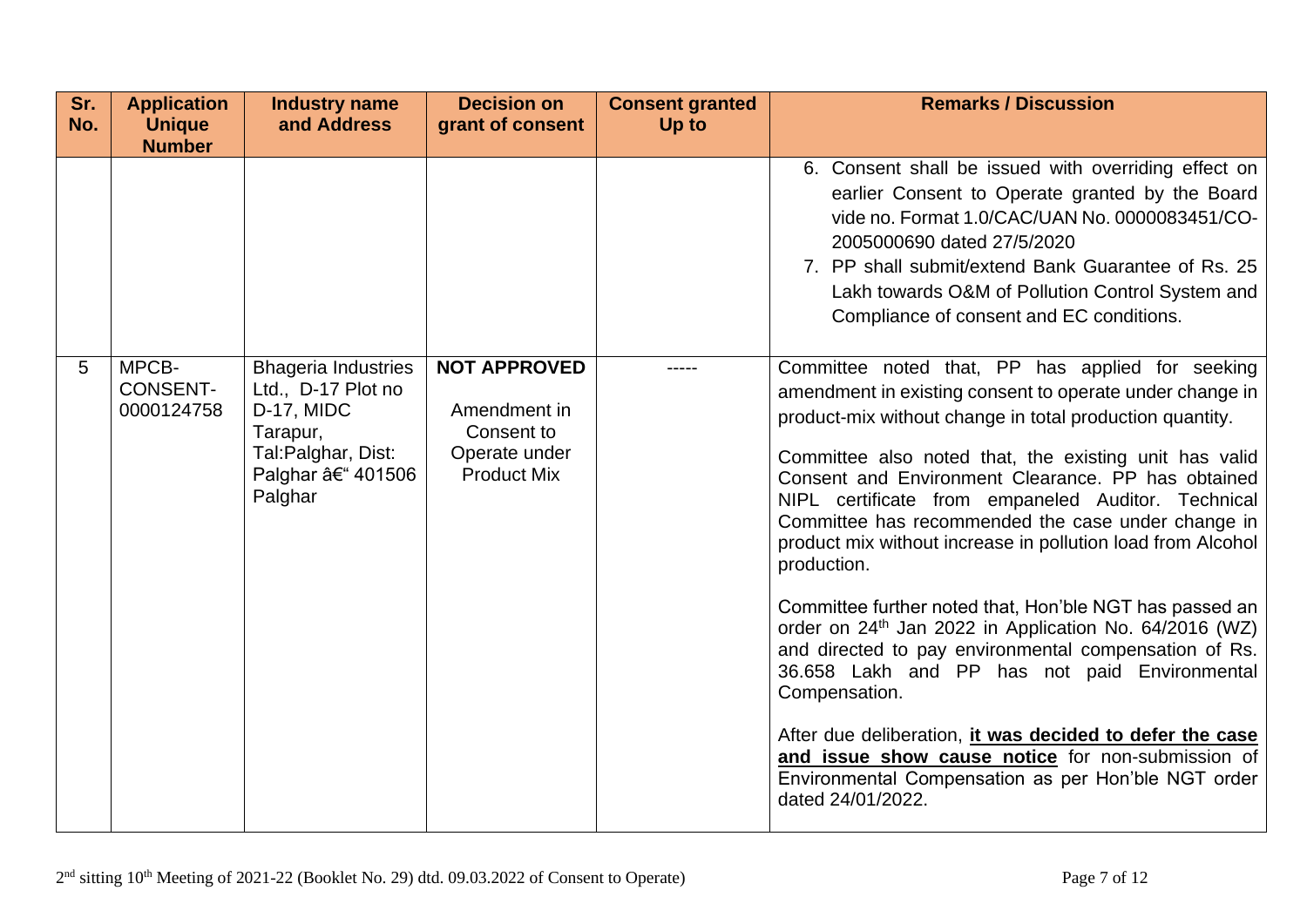| Sr.<br>No.     | <b>Application</b><br><b>Unique</b><br><b>Number</b> | <b>Industry name</b><br>and Address                                                                                              | <b>Decision on</b><br>grant of consent                                                                                  | <b>Consent granted</b><br>Up to | <b>Remarks / Discussion</b>                                                                                                                                                                                                                                                                                                                                                                                                                                                                                                                                                                                                                                                                                                                                                                                                                                                                                                                                                                                                                                                                   |
|----------------|------------------------------------------------------|----------------------------------------------------------------------------------------------------------------------------------|-------------------------------------------------------------------------------------------------------------------------|---------------------------------|-----------------------------------------------------------------------------------------------------------------------------------------------------------------------------------------------------------------------------------------------------------------------------------------------------------------------------------------------------------------------------------------------------------------------------------------------------------------------------------------------------------------------------------------------------------------------------------------------------------------------------------------------------------------------------------------------------------------------------------------------------------------------------------------------------------------------------------------------------------------------------------------------------------------------------------------------------------------------------------------------------------------------------------------------------------------------------------------------|
| 6              | MPCB-<br><b>CONSENT-</b><br>0000126675               | Baramati Agro<br>Limited (Conesnt<br>to Operate Sugar<br>9000 TCD & Co-<br>gen 40 MW Unit),<br>98,99<br>Shetphalgadhe<br>Indapur | <b>APPROVED</b><br>1 <sup>st</sup> Consent to<br>Operate for<br>expansion with<br>amalgamation of<br>existing Consent   | 31.07.2022                      | Committee noted that, PP has applied for 1st consent to<br>operate for expansion by 9000 TCD and 40 MW co -<br>generation with amalgamation of existing 9000 TCD & 30<br>MW co-generation i.e for 18000 TCD sugar Unit & Co-<br>generation 70 MW Co-generation.<br>After due deliberation, it was decided to grant 1 <sup>st</sup><br>consent to operate for expansion with amalgamation<br>of existing consent by imposing following conditions:<br>1. PP<br>shall operate pollution control system<br>scientifically to achieve the consented norms.<br>2. Industry shall submit proposal towards improvement<br>plan of ETP within a month and same shall be<br>implemented within next 3 months so as to achieve<br>consented norms.<br>3. Industry shall comply with all conditions in<br>Environmental clearance.<br>4. PP shall ensure uninterrupted connectivity of<br>OCEMS to Board server directly through data<br>logger.<br>5. PP shall submit/extend total Bank Guarantee of Rs.<br>25 lakh towards O & M of pollution control systems<br>and compliance of consent conditions. |
| $\overline{7}$ | MPCB-<br><b>CONSENT-</b><br>0000124355               | Sadguru Sri Sri<br>Sakhar Karkhana<br>Ltd, Rajewadi, Sy.<br>No - 231/232<br>Rajewadi Pin Code<br>- 415315 Atpadi                 | <b>APPROVED</b><br>Grant of<br>amendment in<br>existing Consent<br>Operate under<br>product mix for<br>enhance capacity | 31.08.2022                      | Committee noted that, PP has applied for seeking<br>amendment in existing consent to operate under change in<br>product-mix i.e. enhancement of existing alcohol<br>production from existing 50 KLPD to 75 KLPD Molasses<br>based distillery under Ethanol Blending Program.<br>Committee also noted that, the existing unit has valid<br>Consent and Environment Clearance. PP has obtained                                                                                                                                                                                                                                                                                                                                                                                                                                                                                                                                                                                                                                                                                                  |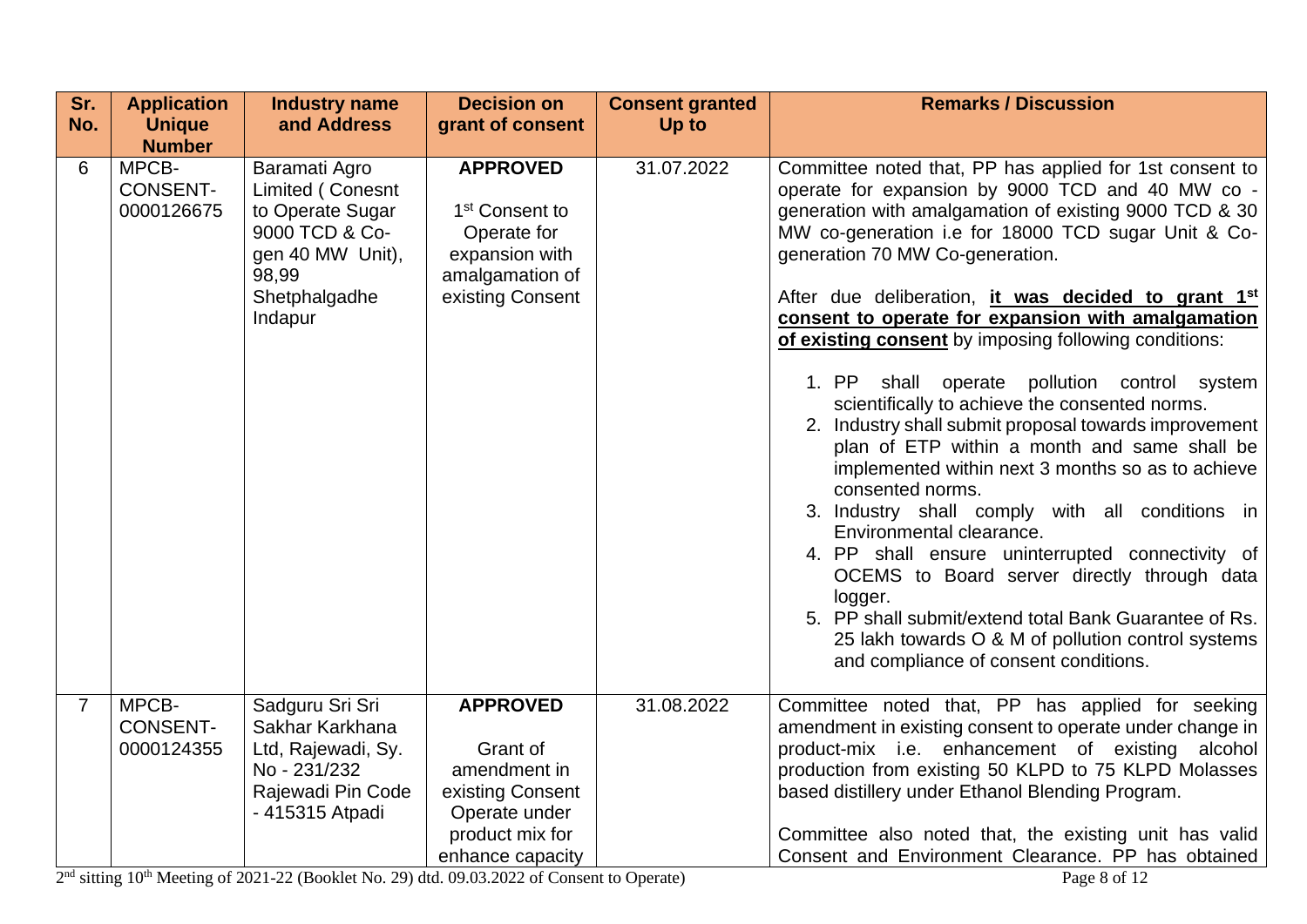| Sr. | <b>Application</b>                     | <b>Industry name</b>                                                                    | <b>Decision on</b>                                       | <b>Consent granted</b> | <b>Remarks / Discussion</b>                                                                                                                                                                                                                                                                                                                                                                                                                                                                                                                                                                                                                                                                                                                                             |
|-----|----------------------------------------|-----------------------------------------------------------------------------------------|----------------------------------------------------------|------------------------|-------------------------------------------------------------------------------------------------------------------------------------------------------------------------------------------------------------------------------------------------------------------------------------------------------------------------------------------------------------------------------------------------------------------------------------------------------------------------------------------------------------------------------------------------------------------------------------------------------------------------------------------------------------------------------------------------------------------------------------------------------------------------|
| No. | <b>Unique</b>                          | and Address                                                                             | grant of consent                                         | Up to                  |                                                                                                                                                                                                                                                                                                                                                                                                                                                                                                                                                                                                                                                                                                                                                                         |
|     | <b>Number</b>                          |                                                                                         | of alcohol<br>production                                 |                        | NIPL certificate from empaneled Auditor. Technical<br>Committee has recommended the case under change in<br>product mix without increase in pollution load from Alcohol<br>production.<br>After due deliberation, <i>it was decided to consider the</i><br>case for amendment in existing consent under<br>product-mix for enhance Alcohol production (Ethanol)<br>from 50 KLPD to 75 KLPD by using B-Heavy<br>Molasses/Cane Juice as raw materials under change in<br>product-mix as per the provisions of EIA Notification 2006<br>as amended on 23/11/2016 & 16/01/2020 by imposing<br>following conditions:<br>1. PP shall not increase consented Cane Crushing<br>Capacity at any given time and proportionately<br>reduce the Sugar production quantity and amend |
|     |                                        |                                                                                         |                                                          |                        | the consent of sugar unit accordingly.<br>2. PP shall comply with all the conditions stipulated in<br>Environmental<br>Clearance<br>ensure<br>and<br>six-monthly<br>compliance<br>display/upload<br>of<br>monitoring report on your official website.<br>3. PP shall ensure uninterrupted connectivity of<br>OCEMS to Board server directly through data<br>logger.<br>4. PP shall comply with all the conditions in MoEFCC<br>notification dated 16.01.2020 & 2.03.2021.                                                                                                                                                                                                                                                                                               |
| 8   | MPCB-<br><b>CONSENT-</b><br>0000128726 | <b>Dinshaws Dairy</b><br>Foods Pvt Ltd.<br><b>K41,42 MIDC</b><br><b>Butibori Hingna</b> | <b>APPROVED</b><br>1 <sup>st</sup> Consent to<br>Operate | 31.03.2024             | Committee noted that, PP has applied for 1st consent to<br>operate for manufacturing of Snacks and Sweets -300<br>MT/M. Existing consent to operate for manufacturing of                                                                                                                                                                                                                                                                                                                                                                                                                                                                                                                                                                                                |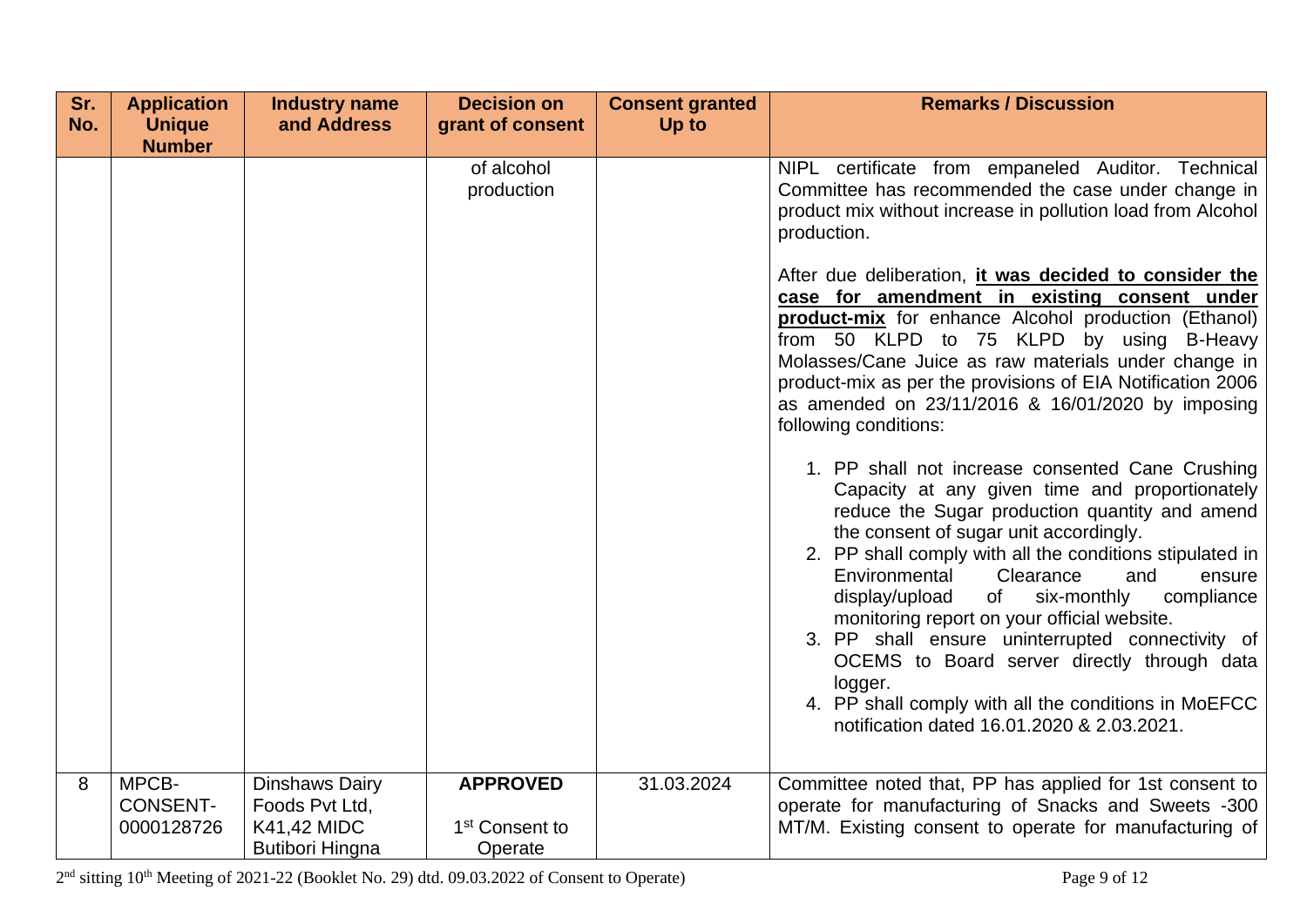| Sr.<br>No. | <b>Application</b><br><b>Unique</b><br><b>Number</b> | <b>Industry name</b><br>and Address                                                                                                                                                                                | <b>Decision on</b><br>grant of consent                   | <b>Consent granted</b><br>Up to | <b>Remarks / Discussion</b>                                                                                                                                                                                                                                                                                                                                                                                                                                                                                                                                                                                                                                                                                                                                                             |
|------------|------------------------------------------------------|--------------------------------------------------------------------------------------------------------------------------------------------------------------------------------------------------------------------|----------------------------------------------------------|---------------------------------|-----------------------------------------------------------------------------------------------------------------------------------------------------------------------------------------------------------------------------------------------------------------------------------------------------------------------------------------------------------------------------------------------------------------------------------------------------------------------------------------------------------------------------------------------------------------------------------------------------------------------------------------------------------------------------------------------------------------------------------------------------------------------------------------|
|            |                                                      |                                                                                                                                                                                                                    |                                                          |                                 | milk products under is Red category which is valid up to<br>31.03.2022.<br>Committee also noted that analysis results is exceeding in<br>TDS and Chloride parameters. Additional sewage will be<br>treated in existing STP. Treated sewage used on land for<br>gardening purpose.<br>After due deliberation, it was decided to grant 1st<br>consent to operate under red category by forfeiting BG of<br>Rs.2.5 Lakhs towards exceedance of JVS and by imposing<br>following conditions:<br>1. Forfeit Bank Guarantee of Rs. 2.5 lakh towards JVS<br>exceedance.<br>2. PP shall comply the Plastic Rules.<br>3. PP shall submit BG of Rs.25 Lakhs towards<br>compliances of consent conditions.<br>Consent shall be issued after receipt of additional consent<br>fees from PP, if any. |
| 9          | MPCB-<br><b>CONSENT-</b><br>0000129845               | Parag Agro Foods<br>& Allied Products<br>Pvt. Ltd.,<br>13, 14, 15/1, 15/2, 83/<br>1,341/2,343,343/2/<br>A, 346, 347, 349, 350,<br>351, 352, 353, 355/1,<br>428/1 At-<br>Ravadewadi, Post-<br><b>Malthan Shirur</b> | <b>APPROVED</b><br>1 <sup>st</sup> Consent to<br>Operate | 31.08.2023                      | Committee noted that, PP has applied for 1st consent to<br>operate for 45 KLPD distillery.<br>Committee also noted that, PP obtain Environmental<br>Clearance & Consent to Establish for same. PP install MEE<br>& Incineration boiler with ESP.<br>After due deliberation, it was decided to grant 1st<br>consent to operate for 45 KLPD distillery, by imposing<br>following conditions:                                                                                                                                                                                                                                                                                                                                                                                              |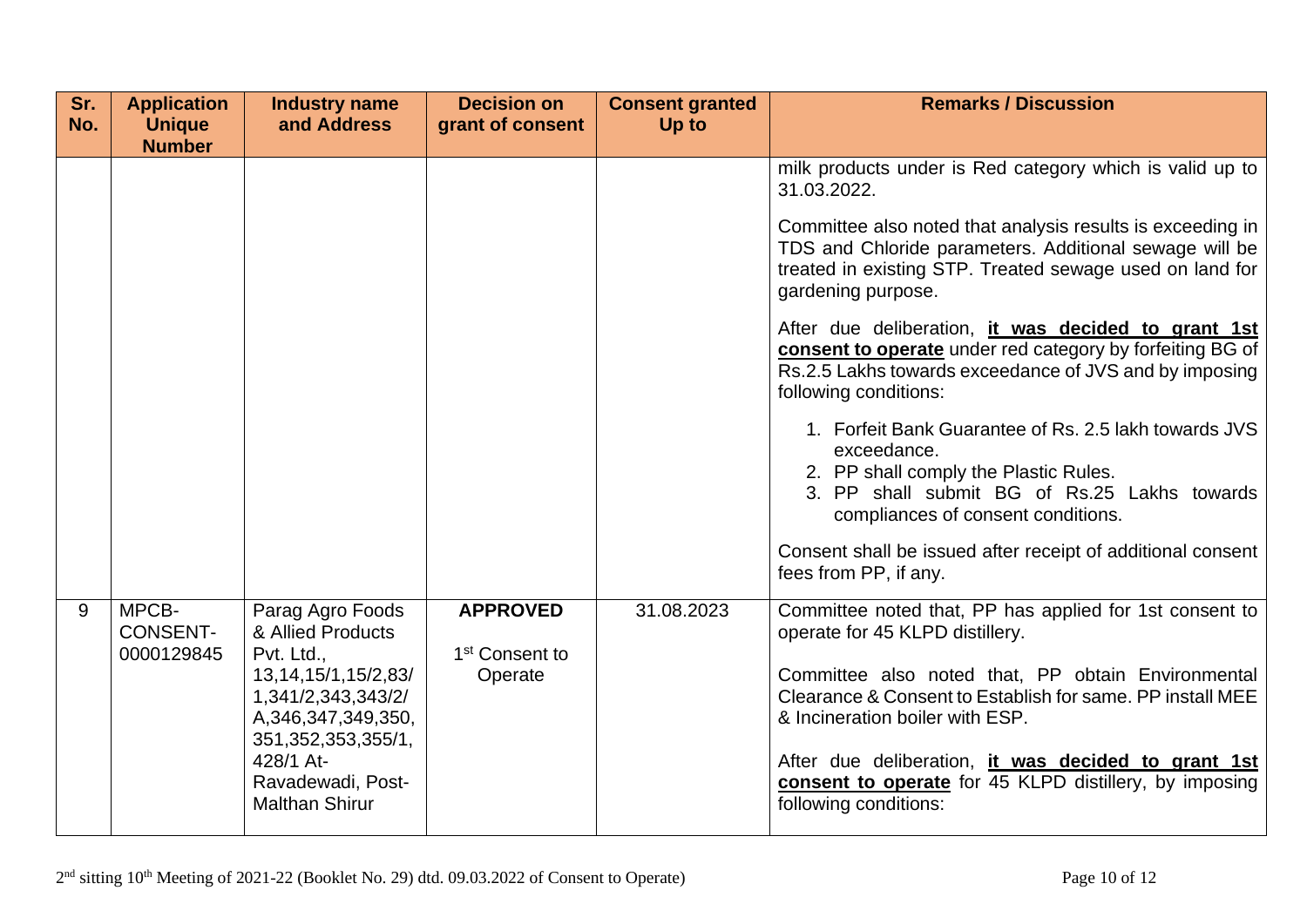| Sr.<br>No. | <b>Application</b><br><b>Unique</b><br><b>Number</b> | <b>Industry name</b><br>and Address                                                   | <b>Decision on</b><br>grant of consent                   | <b>Consent granted</b><br>Up to | <b>Remarks / Discussion</b>                                                                                                                                                                                                                                                                                                                                                                                                                                                                                                                                                                                                                                                                   |
|------------|------------------------------------------------------|---------------------------------------------------------------------------------------|----------------------------------------------------------|---------------------------------|-----------------------------------------------------------------------------------------------------------------------------------------------------------------------------------------------------------------------------------------------------------------------------------------------------------------------------------------------------------------------------------------------------------------------------------------------------------------------------------------------------------------------------------------------------------------------------------------------------------------------------------------------------------------------------------------------|
|            |                                                      |                                                                                       |                                                          |                                 | 1. PP<br>pollution control system<br>shall<br>operate<br>scientifically to achieve the consented norms.<br>2. Industry shall comply with all conditions in<br>Environmental clearance.<br>3. PP shall ensure uninterrupted connectivity of<br>OCEMS to Board server directly through data<br>logger.<br>4. PP shall submit/extend total Bank Guarantee of Rs.<br>25 lakh towards O & M of pollution control systems<br>and compliance of consent conditions.<br>Consent shall be issued after verification report from SRO<br>regarding completion of installation work of distillery and<br>pollution control systems.                                                                       |
| 10         | MPCB-<br><b>CONSENT-</b><br>0000132949               | Jarandeshwar<br>Sugar Mills Pvt.<br>Ltd., Gat No. 803 &<br>804 Chimangaon<br>Koregaon | <b>APPROVED</b><br>1 <sup>st</sup> Consent to<br>Operate | 31.07.2022                      | Committee noted that, PP has applied for 1st consent to<br>operate for 5000 TCD & 20 MW Co-generation with<br>amalgamation of existing i.e total 15000 TCD production<br>quantity of Sugar & co-gen unit 52 MW<br>Committee also noted that, PP obtain Environmental<br>Clearance & Consent to Establish for same. PP upgraded<br>the existing.<br>After due deliberation, it was decided to grant 1st<br>consent to operate for 5000 TCD & 20 MW Co-generation<br>with amalgamation of existing i.e total 15000 TCD<br>production quantity of Sugar & co-gen unit 52 MW, by<br>imposing following conditions:<br>1. Industry shall comply with all conditions in<br>Environmental clearance. |